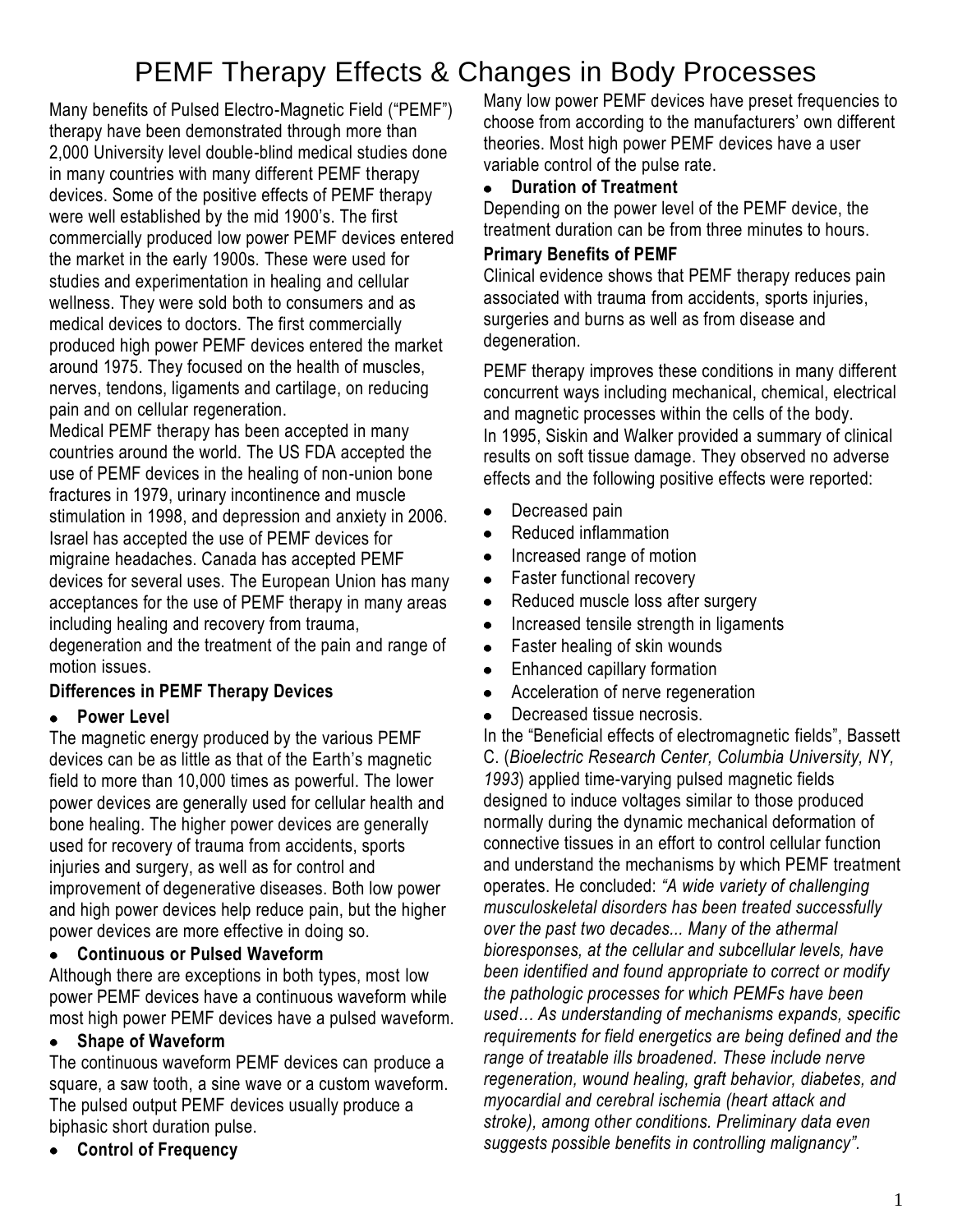# **The Dynamics of Pain and PEMF Therapy**

For most individuals, aside from the multiple benefits of the therapy, one of the most relevant effects of PEMF therapy is the improvement of painful conditions, regardless of their origin. Pain mechanisms are complex and have peripheral and central nervous system aspects. During the last 100 years, theories of pain mechanism have evolved from specificity and summation models to the popular Gate Control Theory. The latter pain theory, proposed by Melzack/Wall/Casey (*Wall and Melzack, 1989*) has become the most important development in the field of pain management. Pain perception is no longer a straightforward afferent transmission of pain signal.

In biology, signal transduction is a mechanism that converts a mechanical or chemical stimulus to a cell into a specific cellular response. Signal transduction starts with a signal to a receptor, and ends with a change in cell behavior. Transmembrane receptors move across the cell membrane, with half of the receptor outside the cell and the other half inside the cell. The signal, such as a chemical signal, binds to the outer half of the receptor, which changes its shape and conveys another signal inside the cell. Sometimes there is a long cascade of signals, one after the other. Eventually, the signal creates a change in the cell, either in the DNA of the nucleus or the cytoplasm outside the nucleus.



# **Overview of signal transduction pathways**

A recent study on postoperative recovery led to the conclusion that PEMF therapy significantly reduced postoperative pain and narcotic use in the immediate postoperative period.… by means of a PEMF effect on nitric oxide signaling, which could impact the speed and quality of wound repair (*Rohde et al, June 2009, Plastic & Reconstructive Surgery, Columbia, NY*).

Nitric oxide is one of the few gaseous signaling molecules and a key vertebrate biological messenger that plays a role in a variety of biological processes. Recent studies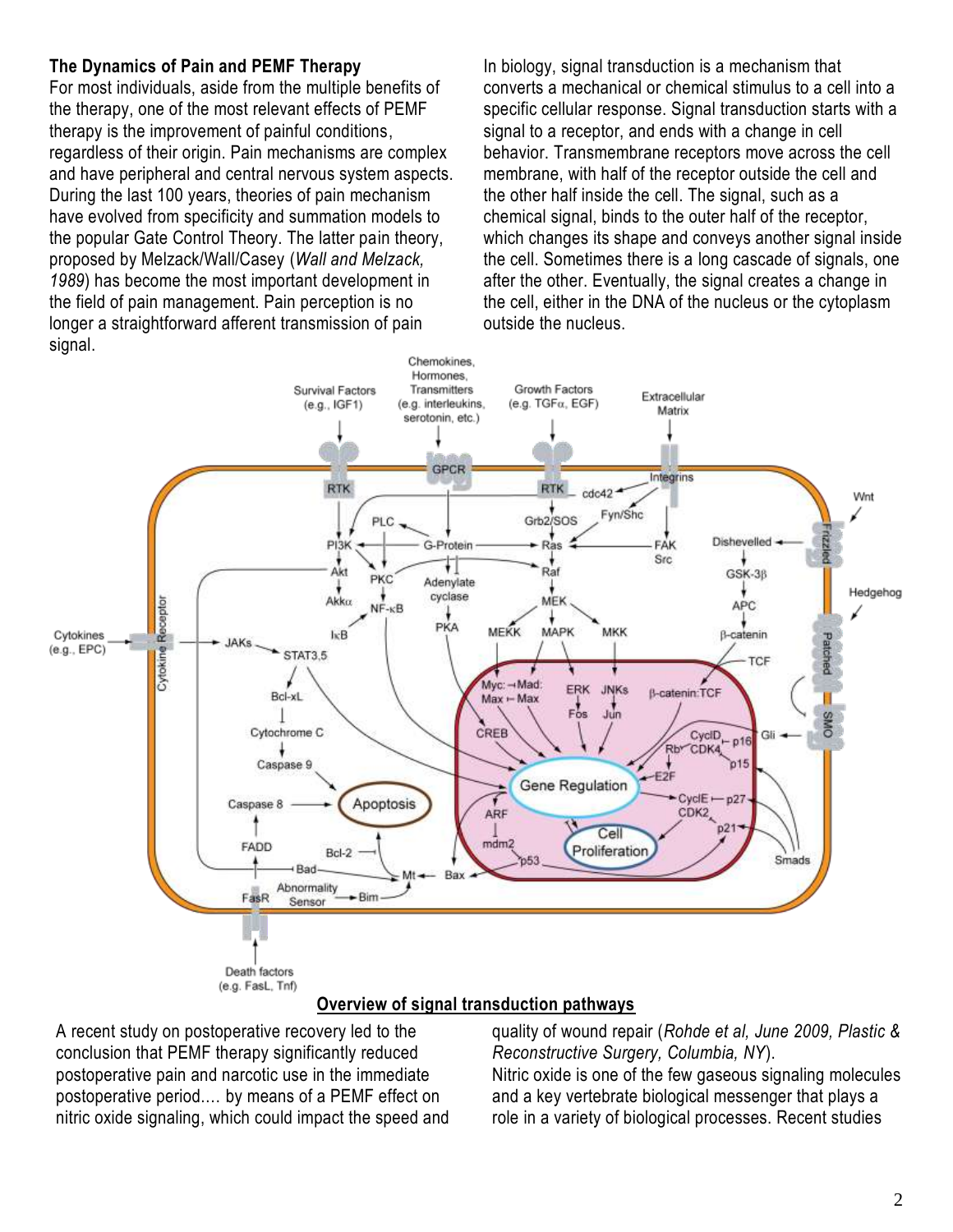uncover how PEMF therapy stimulates and rebalances many of these processes.

There are several mechanisms by which nitric oxide has been demonstrated to affect the biology of living cells including oxidation of iron-containing proteins such as ribonucleotide reductase and aconitase, activation of the soluble guanylate cyclase, a single transmembrane protein, ADP ribosylation of proteins, a process of protein modification involved in cell signaling and the control of many cell processes including DNA repair, protein sulfhydryl group nitrosylation, another protein modification process, and iron regulatory factor activation.

Having a lifetime of a few seconds, nitric oxide is highly reactive and diffuses freely across cell membranes. These attributes make nitric oxide an ideal transient paracrine (between adjacent cells) and autocrine (within a single cell) signaling molecule. PEMF therapy is proven to effectively stimulate paracrine and autocrine communication.

Nitric oxide is also generated by phagocytes (monocytes, macrophages, and neutrophils) and, as such, is part of the human immune response.

Nitric oxide has been demonstrated to activate NF-κB in peripheral blood mononuclear cells, an important protein complex that controls the transcription of DNA and a transcription factor in iNOS gene expression in response to inflammation. It plays a key role in regulating the immune response to infection and is implicated in processes of synaptic plasticity and memory (see diagram on this page). The endothelium (inner lining) of blood vessels uses nitric oxide to signal the surrounding smooth muscle to relax, thus resulting in vasodilatation and increasing blood flow. As blood flow increases, so does the oxygen intake. PEMF therapy has proven to effectively increase blood flow and provide muscle relaxation, maybe with better oxygenation of the muscle tissue.



**NF- B** mechanism of action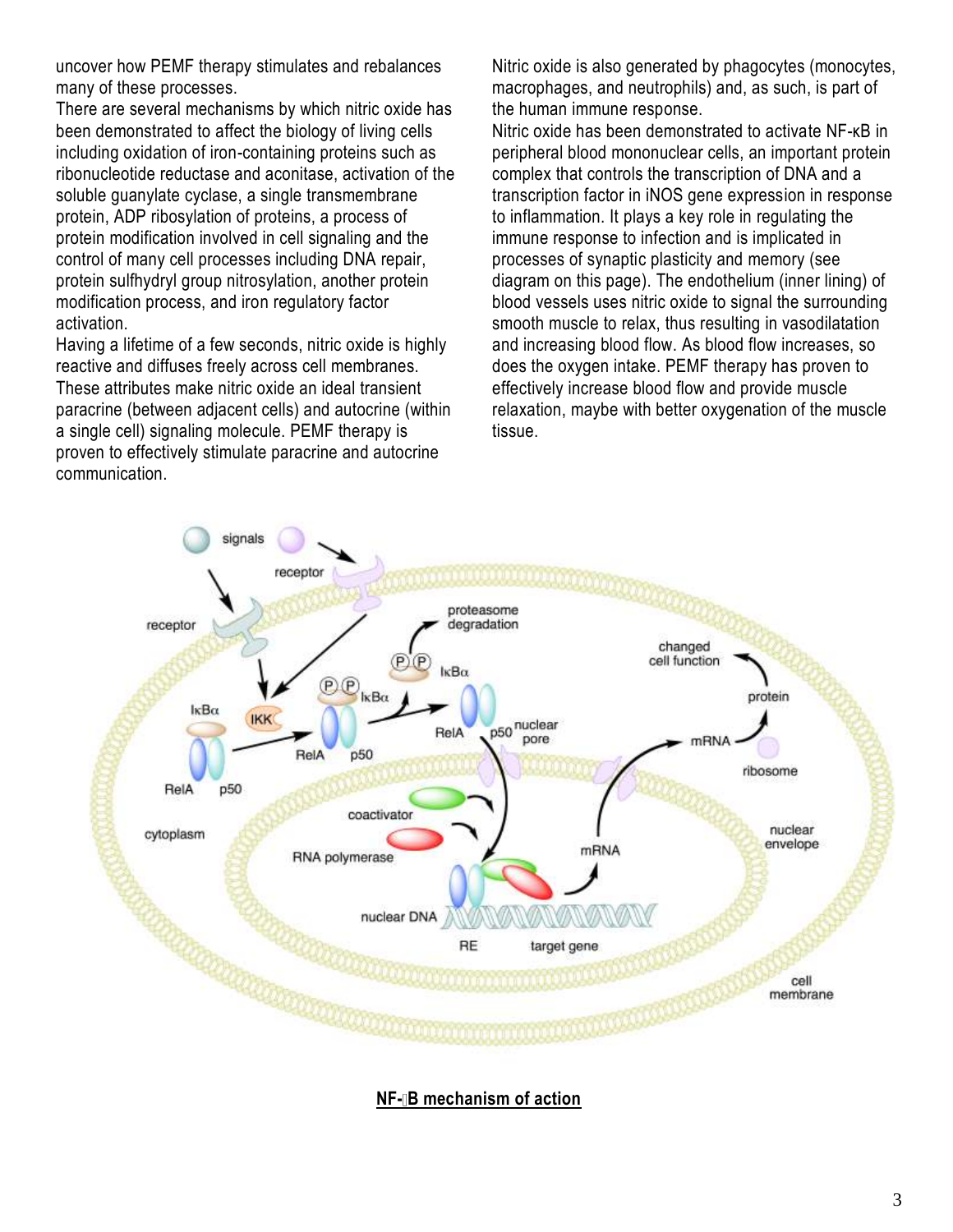In the chronic pain state, pain signal generation can actually occur in the central nervous system without peripheral noxious stimulation. In pain management, modulation of the pain signal transmission is a far better choice than neural destruction, and this can be achieved with PEMF.

Scientific evidence shows that acute persistent pain eventually sensitizes wide dynamic neurons in the dorsal horn of the spinal cord, the wind-up phenomenon, constituting the basis of developing chronic pain syndromes *(Kristensen, 1992).* Persistent and excessive pain has no biological good or necessary function. It is actually harmful to our well-being. Therefore, pain needs to be treated as early and as completely as possible and not to be left alone *(Adams et al 1997).*

The primary symptom in most patients with disorders affecting the soft tissue is pain. In many patients, daily activities are limited as pain causes a restriction of the range of movements. Causes of soft tissue pain can be depicted as musculo-skeletal, neurologic, vascular, and referred visceral-somatic or articular *(Cailliet, 1991).*  Early reports of applying electrical current to treat pain date back to before 1800 *(Ersek, 1981).*

PEMF therapy has successfully been used for the control of pain associated with rotator cuff tendinitis, multiple sclerosis, carpal tunnel syndrome, and peri-arthritis *(Battisti et al, 1998; Lecaire et al, 1991).* An improvement was observed in 93% of patients suffering from carpal tunnel pain and in 83% in cases of rotator cuff tendinitis. PEMF therapy was also used for treatment of migraine, chronic pelvic pain, neck pain, and whiplash injuries *(Rosch et al, 2004).*

In a March, 2003 publication on Pain Management with PEMF Treatment, Dr. William Pawluk explains:"Magnetic *fields affect pain perception in many different ways. These actions are both direct and indirect. Direct effects of magnetic fields are: neuron firing, calcium ion movement, membrane potentials, endorphin levels, nitric oxide, dopamine levels, acupuncture actions and nerve regeneration. Indirect benefits of magnetic fields on physiologic function are on: circulation, muscle, edema, tissue oxygen, inflammation, healing, prostaglandins, cellular metabolism and cell energy levels… Short-term effects are thought due to a decrease in cortisol and noradrenaline, and an increase in serotonin, endorphins and enkephalins. Longer term effects may be due to CNS and/or peripheral nervous system biochemical and neuronal effects in which correction of pain messages occur; and the pain is not just masked as in the case of medication".*

## **PEMF Therapy Reduces Pain**

Many studies have demonstrated the positive effects of PEMF therapy on patients with pain, even as opposed to receiving traditional treatment, as well as against a placebo group getting no treatment. Some studies focused on the rapid, short-term relief while others demonstrate the long-term effects. The effectiveness of PEMF therapy has been demonstrated in a wide variety of painful conditions.

In a study entitled: "Double-blind, placebo-controlled study on the treatment of migraine with PEMF", Sherman *et al* (*Orthopedic Surgery Service, Madigan Army Medical Center, Tacoma, WA, USA*) evaluated 42 subjects who met the International Headache Society's criteria. During the first month of follow-up with exposure to PEMF, 73% of those receiving actual exposure, reported decreased headaches with 45% a substantial decrease and 14% an excellent decrease. Ten of the 22 subjects who had received actual exposure received two additional weeks of actual exposure, after their initial month. All showed decreased headache activity with 50% a substantial decrease and 38% an excellent decrease. Sherman R. et.al concluded that exposure to PEMF for at least 3 weeks is an effective, short-term intervention for migraine.

Jorgensen *et al (1994 International Pain Research Institute, Los Angeles, CA, USA)* studied the effects of PEMF on tissue trauma and concluded: "Unusually effective and long-lasting relief of pelvic pain of gynecological origin has been obtained consistently by short exposures of affected areas to the application of a magnetic induction device. Treatments are short, fastingacting, economical, and in many instances have obviated surgery". Patients with typical cases such as dysmenorrhoea, endometriosis, ruptured ovarian cyst, acute lower urinary tract infection, post-operative haematoma, and persistent dyspareunia who had not received analgesic medication were treated with pulsed magnetic field treatment and evaluated. The results showed that 90% of the patients experienced marked, even dramatic relief, while 10% reported less than complete pain.

[Hedén P,](http://www.ncbi.nlm.nih.gov/pubmed?term=%22Hed%C3%A9n%20P%22%5BAuthor%5D&itool=EntrezSystem2.PEntrez.Pubmed.Pubmed_ResultsPanel.Pubmed_RVAbstract) [Pilla AA.](http://www.ncbi.nlm.nih.gov/pubmed?term=%22Pilla%20AA%22%5BAuthor%5D&itool=EntrezSystem2.PEntrez.Pubmed.Pubmed_ResultsPanel.Pubmed_RVAbstract) *(2008 Department of Plastic Surgery, Stockholm, Sweden)* studied the Effects of pulsed electro-magnetic fields on postoperative pain in breast augmentation patients. She notes: "Postoperative pain may be experienced after breast augmentation surgery despite advances in surgical techniques, which minimize trauma. The use of pharmacological analgesics and narcotics may have undesirable side effects that can add to patient morbidity". This study was undertaken to determine if PEMF could provide pain control after breast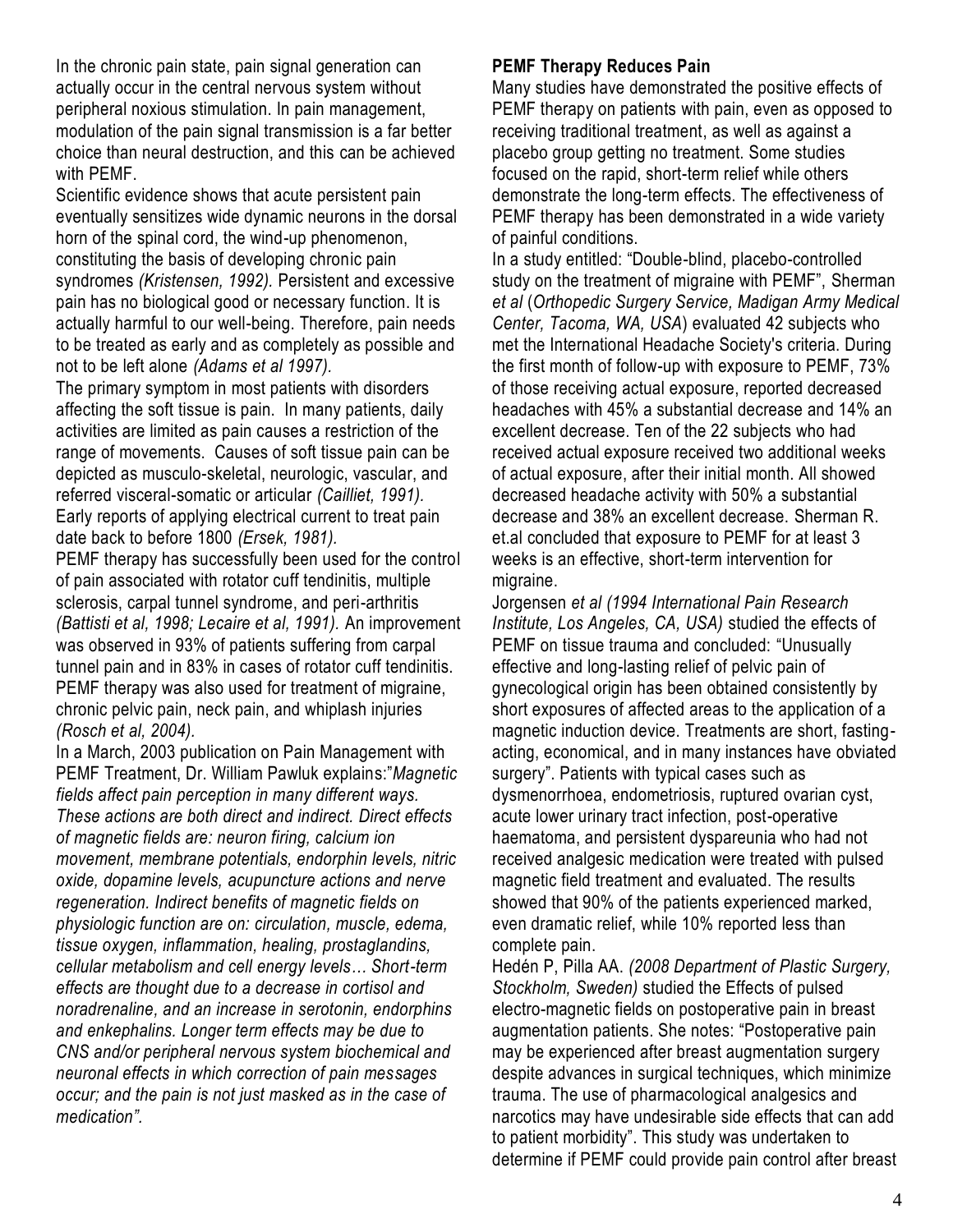augmentation. Postoperative pain data were obtained and showed that pain had decreased in the treated patient group by nearly a factor of three times that for the control group. Patient use of postoperative pain medication correspondingly also decreased nearly three times faster in the active versus the sham groups. [Hedén P](http://www.ncbi.nlm.nih.gov/pubmed?term=%22Hed%C3%A9n%20P%22%5BAuthor%5D&itool=EntrezSystem2.PEntrez.Pubmed.Pubmed_ResultsPanel.Pubmed_RVAbstract) and [Pilla AA](http://www.ncbi.nlm.nih.gov/pubmed?term=%22Pilla%20AA%22%5BAuthor%5D&itool=EntrezSystem2.PEntrez.Pubmed.Pubmed_ResultsPanel.Pubmed_RVAbstract) concluded: *"Pulsed electromagnetic field therapy, adjunctive to standard of care, can provide pain control with a noninvasive modality and reduce morbidity due to pain medication after breast augmentation surgery".*

The Clinical Rheumatology Journal, volume 26-1, January 2007 (*Springer London)* reported on the Effectiveness of PEMF therapy in lateral epicondylitis by Kaan Uzunca , Murat Birtane and Nurettin Taştekin (*Trakya University Medical Faculty Physical Medicine and Rehabilitation Department, Edirne, Turkey*): *"We aimed to investigate the efficacy of PEMF in lateral epicondylitis comparing the modality with sham PEMF and local steroid injection".* Patients with lateral epicondylitis were randomly and equally distributed into three groups. One group received PEMF, another sham PEMF, and the third group a corticosteroid + anesthetic agent injection. Pain levels during rest, activity, nighttime, resisted wrist dorsiflexion, and forearm supination were investigated with visual analog scale (VAS). Pain threshold on elbow was determined with an Algometer. All patients were evaluated before treatment, at the third week and the third month. Pain levels were significantly lower in the group treated with the local steroid at the third week, but the group treated with PEMF had lower pain during rest, activity and nighttime than the group receiving steroids at the third month. Lau (*School of Medicine, Loma University, USA*) reported on the application of PEMF therapy to the problems of diabetic retinopathy. Patients were treated over a 6-week period, 76% of the patients had a reduction in the level of numbness and tingling. All patients had a reduction of pain, with 66% reporting that they were totally pain-free.

Sanseverino *et al* (1999, *Universita di Bologna, Italy*) studied the therapeutic effects of PEMF on joint diseases, in chronic as well as acute conditions on more than 3,000 patients over a period of 11 years. Follow-up was pursued as constantly as possible. Pain removal, recovery of joint mobility and maintenance of the improved conditions represented the parameters for judging the results as good or poor. The chi-square test was applied in order to evaluate the probability that the results are not casual. A general average value of 78.8% of good results and 21.2% of poor results was obtained. A higher, 82% of good results were observed when

single joint diseases were considered and 66% of good results with respect to multiple joint diseases (polyarthrosis). The high percentage of good results obtained and the absolute absence of both negative results and undesired side-effects led to the conclusion that PEMF treatment is an excellent physical therapy in cases of joint diseases. A hypothesis is advanced that external magnetic fields influence transmembrane ionic activity.

In a 2008 randomized clinical trial to determine if a physics-based combination of simultaneous static and time-varying dynamic magnetic field stimulation to the wrist can reduce subjective neuropathic pain and influence objective electrophysiologic parameters of patients with carpal tunnel syndrome, Weintraub *et al* report:*" PEMF exposure in refractory carpal tunnel syndrome provides statistically significant short- and long-term pain reduction and mild improvement in objective neuronal functions."*

In a 2009 evidence-based analysis on the use of PEMF therapy in clinical plastic surgery, Strauch *et al* (Einstein College of Medicine, Bronx, NY, USA) explain: "Our *objective was to review the major scientific breakthroughs and current understanding of the mechanism of action of PEMF therapy… The results show that PEMF therapy has been used successfully in the management of postsurgical pain and edema, the treatment of chronic wounds, and in facilitating vasodilatation and angiogenesis… with no known side effects for the adjunctive, noninvasive, nonpharmacologic management of postoperative pain and edema… Given the recent rapid advances in development of PEMF devices what has been of most significance to the plastic surgeon is the laboratory and clinical confirmation of decreased pain and swelling following injury or surgery".* Because of the interaction between the biological

systems and natural magnetic fields, PEMFs can affect pain perception in many different ways.

### **PEMF Therapy Blocks Pain**

PEMF therapy has shown to be effective at reducing pain both in the short-term and in the long-term. The ways by which PEMF therapy relieves pain include pain blocking, decreased inflammation, increased cellular flexibility, increased blood and fluids circulation, and increased tissue oxygenation.

The trans-membrane potential, ("TMP") is the [voltage](http://en.wikipedia.org/wiki/Voltage) difference (or [electrical potential](http://en.wikipedia.org/wiki/Electrical_potential) difference) between the interior and exterior of a cell. An electrochemical gradient results from a spatial variation of both an [electrical](http://en.wikipedia.org/wiki/Electrical_potential)  [potential](http://en.wikipedia.org/wiki/Electrical_potential) and a chemical concentration across a membrane. Both components are often due to ion gradients, particularly proton gradients, and the result is a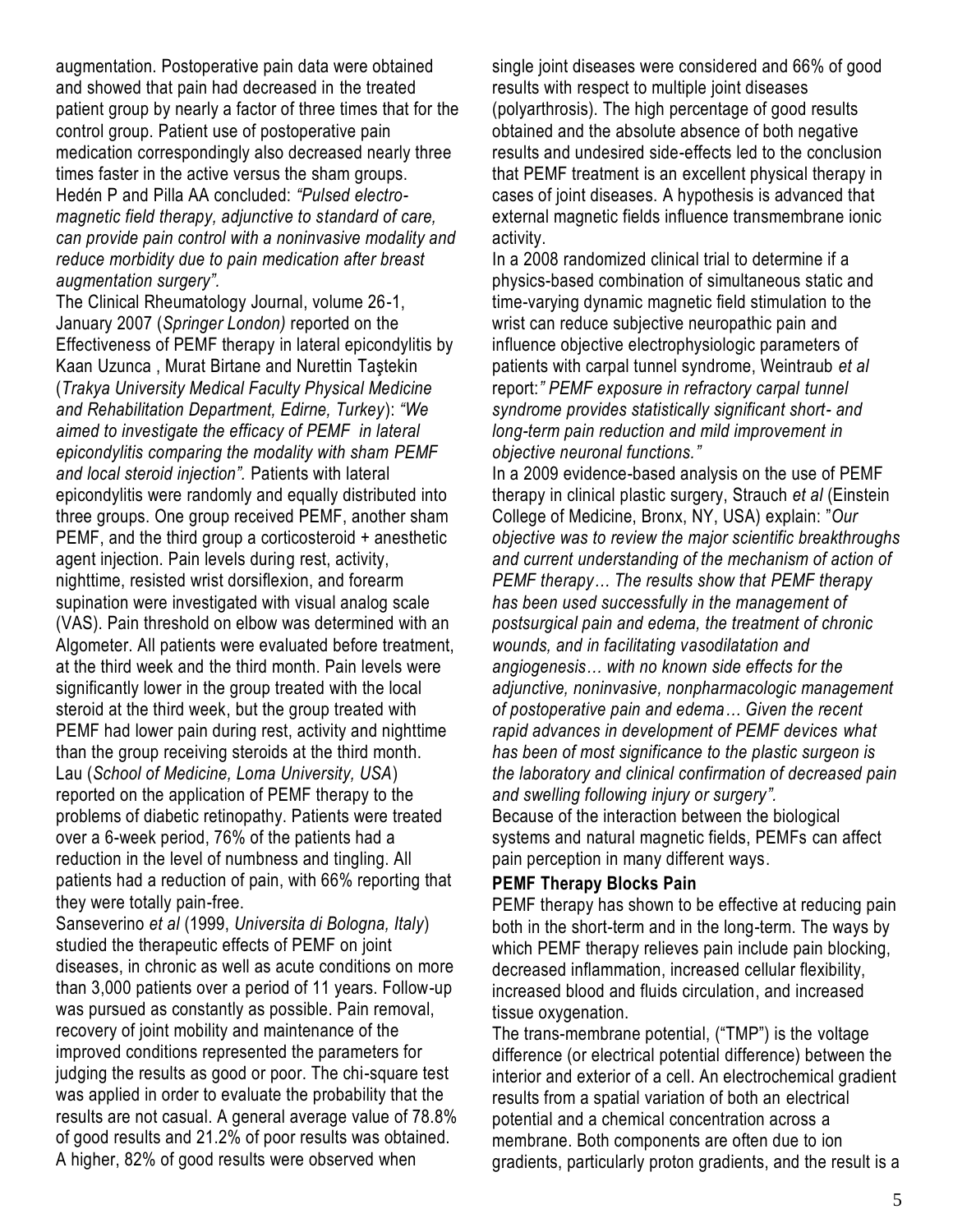type of potential energy available for cellular metabolism. This can be calculated as a thermodynamic measure, an electrochemical potential that combines the concepts of energy stored in the form of chemical potential, which accounts for an ion's concentration gradient across a cellular membrane, and electrostatics, which accounts for an ion's tendency to move relative to the TMP. Differences in concentration of [ions](http://en.wikipedia.org/wiki/Ion) on opposite sides of a [cellular membrane](http://en.wikipedia.org/wiki/Plasma_membrane) produce the TMP. The largest contributions usually come from [sodium](http://en.wikipedia.org/wiki/Sodium) (Na<sup>+</sup> ) and [chloride](http://en.wikipedia.org/wiki/Chloride) (Cl– ) ions which have high concentrations in the [extra cellular](http://en.wikipedia.org/wiki/Extracellular) region, and [potassium](http://en.wikipedia.org/wiki/Potassium) (K<sup>+</sup> ) ions, which along with large [protein](http://en.wikipedia.org/wiki/Protein) anions have high concentrations in the [intracellular](http://en.wikipedia.org/wiki/Intracellular) region. Opening or closing of ion channels for ion transport (Na<sup>+</sup>, Ca<sup>2+</sup>, K<sup>+</sup>, Cl<sup>-</sup>) in and out of cells at one point in the membrane produces a local change in the TMP, which causes an [electric current](http://en.wikipedia.org/wiki/Electric_current) to flow rapidly to other points in the membrane that occurs with the movement of electrons.



In electrically [excitable](http://en.wikipedia.org/wiki/Excitable) cells such as [neurons,](http://en.wikipedia.org/wiki/Neuron) the TMP is used for transmitting signals from one part of a cell to another. In non-excitable cells, and in excitable cells in their baseline states, the TMP is held at a relatively stable value, called the [resting potential.](http://en.wikipedia.org/wiki/Resting_potential) For neurons, typical values of the resting potential range from -70 to - 80 mV (mill Volts); that is, the interior of a cell has a negative baseline voltage. Each axon has its characteristic resting potential voltage and in each case the inside is negative relative to the outside.<br> **More** 



Opening and closing of ion channels can induce a departure from the resting potential, called a [depolarization](http://en.wikipedia.org/wiki/Depolarization) if the interior voltage rises (say from -70 mV to -65 mV), or a [hyper polarization](http://en.wikipedia.org/wiki/Hyperpolarization) if the interior voltage becomes more negative (for example, changing from -70 mV to -80 mV).

In excitable cells, a sufficiently large depolarization can evoke a short-lasting all-or-nothing event called an [action](http://en.wikipedia.org/wiki/Action_potential)  [potential,](http://en.wikipedia.org/wiki/Action_potential) in which the TMP very rapidly undergoes a large change, often reversing its sign. Special types of voltage-dependent ion channels that generate action potentials but remain closed at the resting TMP can be induced to open by a small depolarization.

In a lecture on Pain Reduction, Dr. D. Laycock, Ph.D. Med. Eng. MBES, MIPEM, B.Ed., inspired by the works of Adams *et* al (1997) explain how PEMF therapy affects pain transmission at the levels of the neurons. *"It is necessary to understand the mechanism of pain transmission to understand how pain blocking can take place with PEMF therapy. Pain is transmitted along the nerve cells by an electric signal. This signal encounters synaptic gaps at intervals. The pain signals are transmitted along nerve cells to pre-synaptic terminals. At these terminals, channels in the cell alter due to a movement of ions. The TMP changes, causing the release of a chemical transmitter from a synaptic vesicle contained within the membrane. The pain signal is chemically transferred across the synaptic gap to chemical receptors on the post-synaptic nerve cell. This all happens in about 1/2000th of a second, as the synaptic gap is only 20 to 50 nm (nano meters) wide. As the pain signal, in chemical form, approaches the postsynaptic cell, the membrane changes and the signal is transferred. During quiescent times, cells possess a small charge of about –70mV between the inner and outer membranes. When a pain signal arrives, it temporarily depolarizes the nociceptive cell and raises the cell TMP to +30mV. This increase is sufficient to open channels in the cell membrane allowing the exchange of the sodium (Na+) and potassium (K+) ions."*

When an action potential begins, the channels that allow crossing of the Na+ ions open up. When the Na+ channels open, the depolarization occurs, the Na+ rushes in because both of the greater concentration of Na+ on the outside and the more positive voltage on the outside of the axon. The flow of positively charged ions into the axon leads the axon to become positively charged relative to the outside. With each positively charged Na+ ion that enters the axon, another positive charge is inside and one fewer negative charge is outside the axon. Thus, together the inside grows increasingly more positive and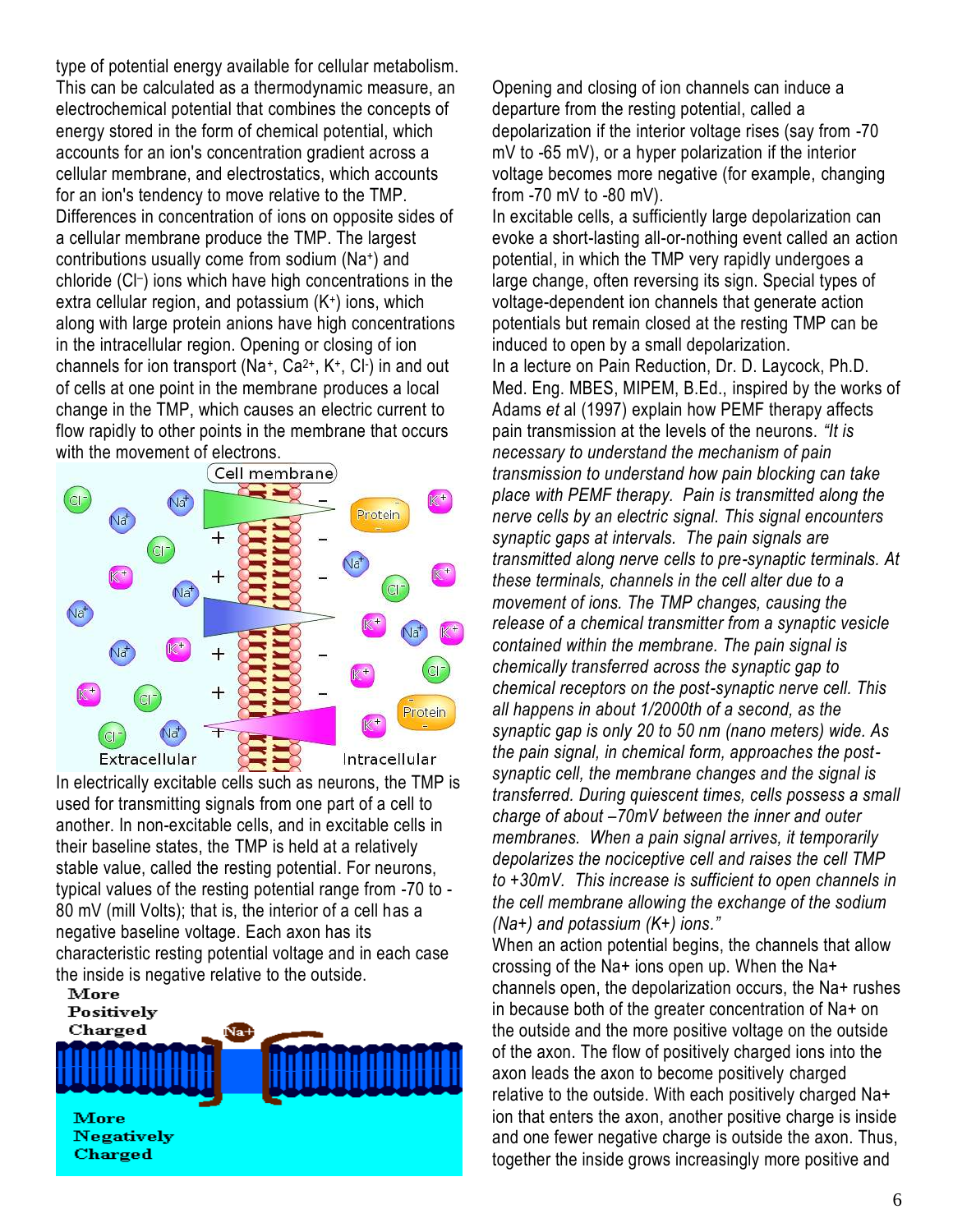the relative concentration of Na+ inside the axon relative to outside the axon grows greater. This initial phase of the action potential is called the depolarization phase. Now as the depolarization phase progresses, the status of the two physical forces that have been discussed changes. At the end of the depolarization phase, the voltage of the inside of the axon relative to the outside is positive and the relative concentration of Na+ ions inside the axon is greater than at the beginning of the action potential. The inside of the axon becomes sufficiently positive, about +30 mV as an average value, the Na+ channels close. This closing of the Na+ channels will greatly limit the ability of Na+ ions to enter the axon. In addition to the Na+ channels closing, the potassium  $(K+)$ channels open. Now K+ ions are free to cross the channels and now leave the axon due both to the greater concentration of K+ on the inside and the reversed voltage levels. The action potential is therefore not the movement of voltage or ions but the flow of these ion channels opening and closing moving down the axon.



This movement of the ion channels explains why the action potential is transferred slowly relative to the normal flow of electricity. The normal flow electricity is the flow of electrons in an electrical field and the electrons travel at the speed of light while the movement of these ion channels opening and closing is considerably slower. These are mechanical movements that cannot move as fast as the speed of light. The exchange of the sodium  $(NA+)$  and potassium  $(K+)$ ions then triggers exocytosis of neurotransmitters via synaptic vesicles. These neurotransmitters diffuse into the synaptic gap. Once this process has occurred, the cell depolarizes back to its previous level of –70mV. *Research by Warnke established that the application of PEMF therapy has an effect on the quiescent potential of the neuronal synaptic membrane (Warnke, 1983; Warnke et al 1997). " It suggested that the effect is to lower the* 

*potential to a hyperpolarized level of –90mV. When a pain signal is received, the TMP has to be raised again in order to fire an action potential via neurotransmitters but it only achieves to raise the cell TMP to an approximate +10mV. This potential is well below the threshold of +30mV necessary to release the relevant neurotransmitters into the synaptic cleft and the pain signal is effectively blocked".*



By causing a hyperpolarized state at the neuronal membrane, PEMF therapy effectively blocks pain as it prevents the threshold necessary to transmit the pain signal to be reached.

Similarly, PEMF therapy effectively increases the TMP of damaged cells thus allowing them to recover their functions, heal and improve their metabolism. The Encyclopedia of Nursing and Allied Health defines the use of Electrotherapy for pain relief as effective to manage both acute and chronic pain. In the Gate model of pain, the neural fibers that carry the signal for pain and those that carry the signal for proprioception (body and limb position) are mediated through the same central junction. Because signal transmission along pain fibers is slower than transmission along proprioception fibers, the Gate model suggests that intense stimulation of proprioception fibers can block the slower-moving pain signals.

That PEMF therapy effectively reduces pain in the short and long-term has been demonstrated but it is unclear whether the pain blocking mechanisms provides temporary relief while treatment occurs or can also lead to permanent changes with repeated treatments.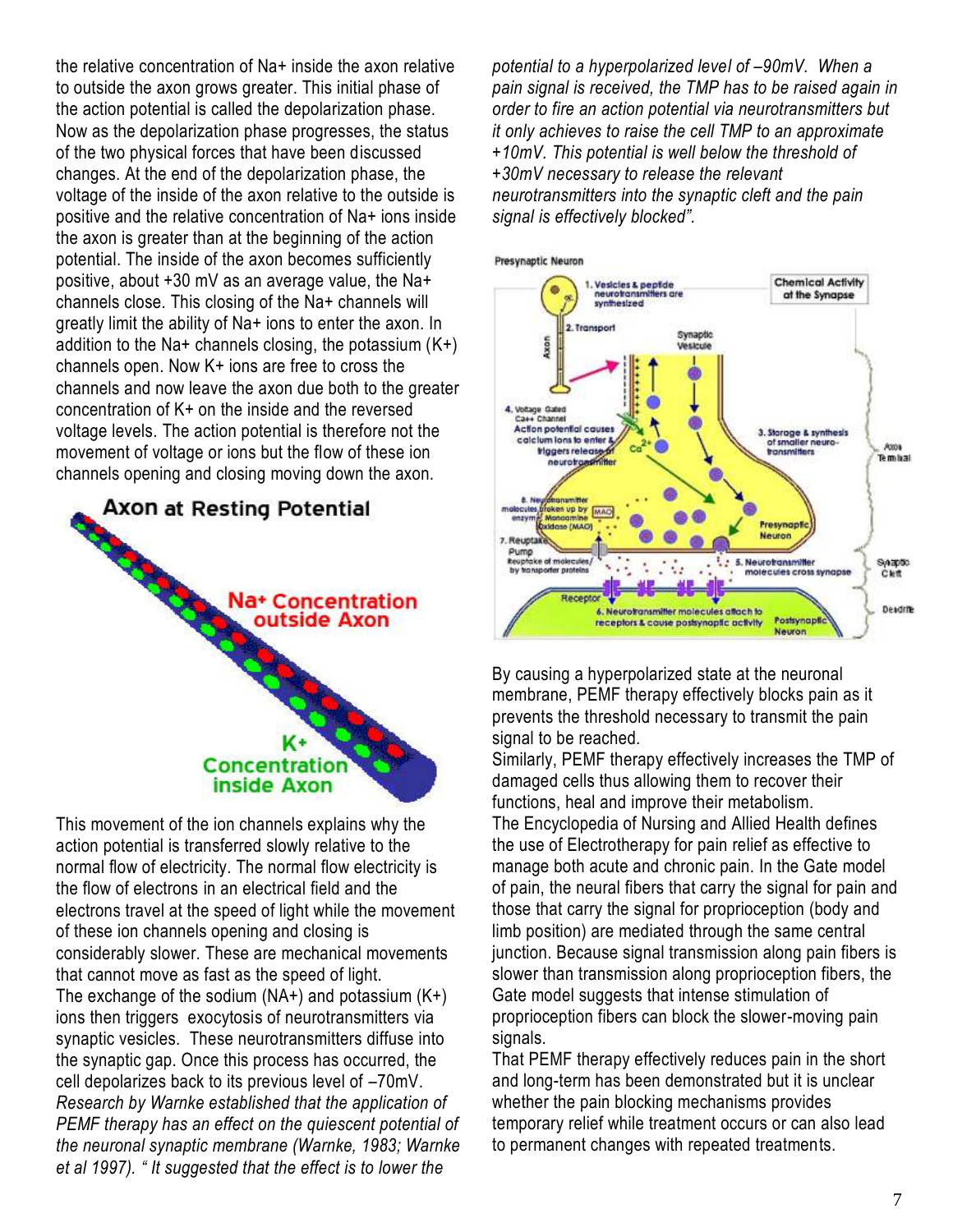### **PEMF Therapy Decreases Inflammation**

Several factors may contribute to inflammation including injury, tissue damage, a poor localized circulation with the formation of edema. Inflammation causes pain. Swelling and bruising is an inflammation and discoloration of soft tissue caused by an impact injury or trauma. It can also result from surgery.

Tissue cells are inherently like tiny electrically charged machines. When a cell is traumatized, the cell's electrical charge is diminished; this causes normal cell functions and operations to shut down. Cells that are scarred or fibrotic with adhesions have a TMP charge of approximately -15 mV, degenerative or immunecompromised cells average -30 mV, both low TMPs. With the raised TMP, the body releases chemical signals that cause inflammation swelling and bruising resulting in pain and inhibiting the cell communication pathways necessary for healing to begin. Numerous clinical studies have demonstrated that PEMF therapy has been successful in reducing inflammation. PEMF therapy treats the cellular source of swelling by recharging the cells with a mild electromagnetic current. This stops the release of pain and inflammatory mediators, reduces inflammatory fluids and allows an increase in blood flow, therefore increased oxygen intake, to help the cells heal faster with less swelling, pain and bruising. In a study on the effect of wound healing electromagnetic field on inflammatory cytokine gene expression in rats, Jasti *et al (2001)* states: ―*Inflammation is characterized by massive infiltration of T lymphocytes, neutrophils and macrophages into the damaged tissue. These inflammatory cells produce a variety of cytokines, which are the cellular regulators of inflammation*‖. In a study on Low Frequency PEMF—a viable alternative therapy for arthritis published in 2009, Ganesan *et al* (*Department of Biotechnology, Chennai, India*) declare: ―*PEMF for arthritis cure has conclusively shown that PEMF not only alleviates the pain in the arthritis condition but it also affords chondroprotection, exerts anti-inflammatory actionand helps in bone remodeling, and this could be developed as a viable alternativefor arthritis therapy*‖. Damaged cells are also energy deficient; thus they have low oxygen levels, high in sodium levels, and have a faltered electrochemical gradient. By inducing a mild electrical current into damaged cells, PEMF therapy slows or stops the release of pain and inflammatory mediators, increases blood flow, and re-establishes normal cell interaction. PEMF stimulates and restores the electrochemical gradient, the cell starts pumping sodium out, potassium enters the cell, the swelling resolves, oxygen starts flowing back in, and pain improves. Due to the density of the cell tissue, change

requires stronger pulsed magnetic fields to be able to restore the healthy TMP to its optimal -70 mV. Several factors influence tissue inflammation and the processes by which PEMF therapy operates to reduce inflammation include complex mechanical, chemical, electrical and magnetic processes along with increased circulation, oxygenation and cellular activity. With reduced inflammation, pain decreases and faster tissue healing occurs.

#### **PEMF Increases Blood and lymphatic Circulation** The arterial and venal blood vessels are intimately

associated with the lymphatic system in the surrounding tissues of the body. As the blood and lymphatic vessels bring oxygen and nutrients to the cells and remove their waste products, they are nourishing and detoxifying the cells, tissues and body.

As PEMF therapy mechanically stimulates blood vessels and blood flow, the blood vessels pump blood and oxygen into the cells. Simultaneously, PEMF therapy mechanically stimulates the lymphatic vessels and waste products are hauled away from the cells more efficiently. PEMF therapy supports immune health by mechanically stimulating lymphatic drainage and blood flow.





In June 2004, The Faseb Journal states: *"PEMF therapy has been shown to be clinically beneficial in repairing bones and other tissues, but the mechanism in action is unclear. The results of a study done at the New York University Medical Center (Institute of Reconstructive Plastic Surgery, NY, NY, USA) demonstrates that electromagnetic fields increased angiogenesis, the growth of new blood vessels, in vitro and in vivo through the endothelial release of FGF-2, fibroblast growth factor-2. The delivery of PEMF therapy in low doses identical to that currently in clinical use significantly increased endothelial cell proliferation and tubulization, which are both important processes for vessel formation. The ability of PEMF to increase cell proliferation was unique to endothelial cells, which seemed to be the primary target*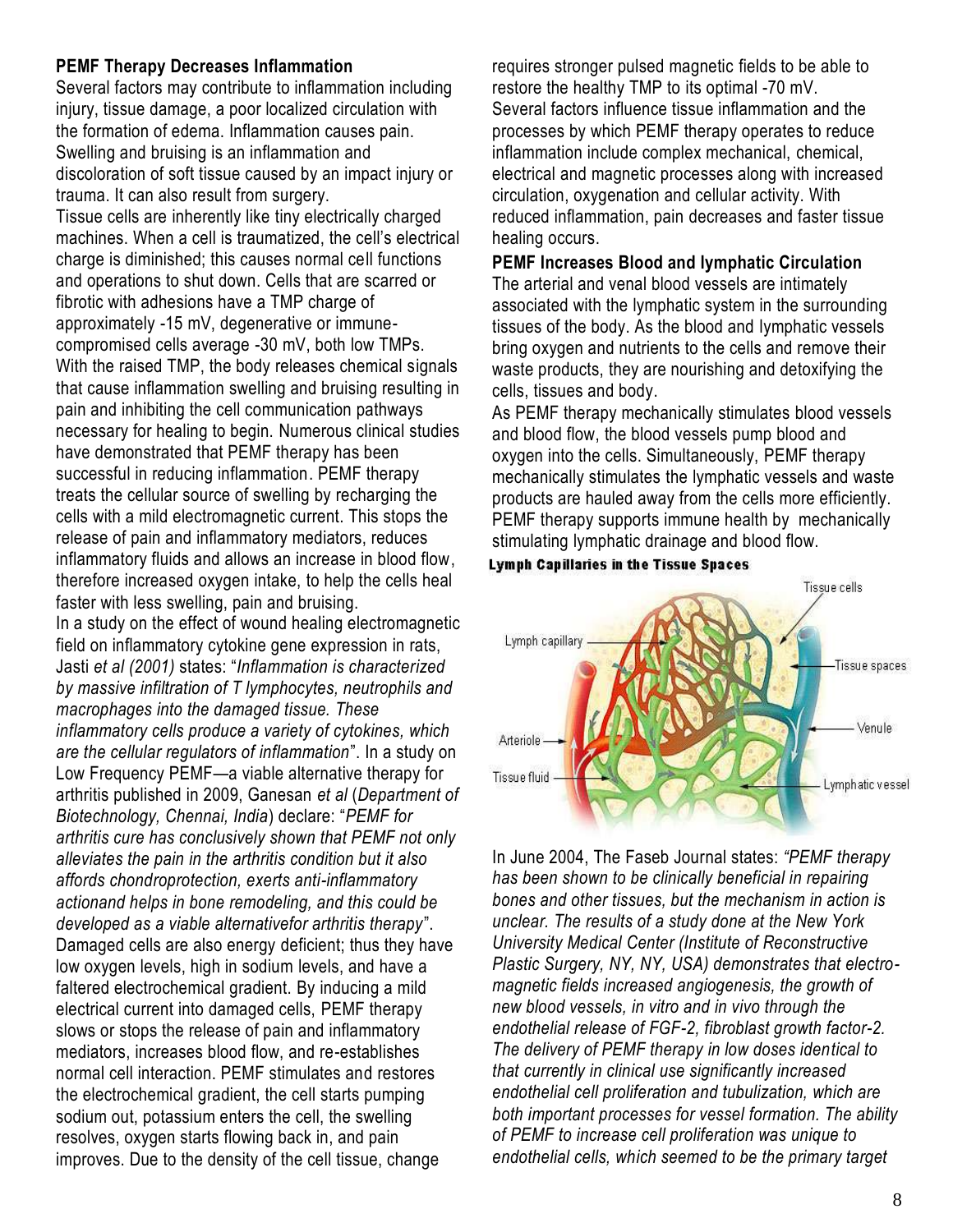*of PEMF stimulation, releasing a protein in a paracrine fashion (or signaling to adjacent cells and other types of cells) to induce changes in neighboring cells and tissues. Since direct stimulation did not produce significant changes in osteoblast proliferation, the ability of PEMF therapy to enhance the healing of complicated fractures is likely the result of increased vascularity rather than a direct effect on osteogenesis as previously believed. The coordinated release of FGF-2 suggests that PEMF therapy may facilitate healing by augmenting the interaction between osteogenesis and blood vessel growth. As such, PEMF therapy may offer distinct advantages as a non-invasive and targeted modality that is able to release several growth factors to achieve therapeutic angiogenesis. The fibroblast and endothelial cells are made to go embryonic due to drastic changes in ionic concentrations in the cells' cytoplasm and therefore the cells' nuclei. These ionic concentrations react with the cell DNA opening up some gene sets and closing down others. It is apparently the rapid onset of a strongpulsed electric field generated by the pulsed magnetic field, which causes some cell ion gate types to open and be force fed ions by the same electric field".* As demonstrated in a study entitled: *"Impulse magneticfield therapy for erectile dysfunction: a double-blind, placebo-controlled study"*, increased microcirculation leads to improvements in macro-circulation. The study by *Pelka* e*t al* (*Universitat der Bundeswehr Munchen, Munich, Germany*) assessed the efficacy of three weeks of PEMF therapy for erectile dysfunction. In the activetreatment group, all efficacy endpoints were significantly improved at study end with 80% reporting increases in intensity and duration of erection, frequency of genital warmth, and general well-being. In contrast, only 30% of the placebo group noted some improvement in their sexual activity; 70% had no change. No side effects were reported.

PEMF therapy has proven efficacious at increasing the flow of ions and nutrients into the cells and at stimulating blood and interstitial fluid circulation. With increased lymphatic drainage and blood flow, cells receive more oxygen and nutrients, and eliminate toxins faster. Cells are therefore able to function better and tissues repair themselves more efficiently. Through the same processes, vital organs such as the liver, kidneys and colon are able to rid themselves of impurities thus detoxifying the body and allowing better organ functionality.

**PEMF Increases Cellular Membrane Permeability** As early as 1940, it was suggested that magnetic fields affect the TMP and the flow of ions in and out of the cells and might therefore influence cellular membrane

permeability. It has since been established that magnetic fields can influence ATP (Adenosine Tri-phosphate) production; increase the supply of oxygen and nutrients via the vascular and lymphatic systems; improve the removal of waste via the lymphatic system; and help rebalance the distribution of ions across the cell membrane. Healthy cells in tissue have a voltage difference between the inner and outer membrane referred to as the membrane resting potential that ranges from -70 to -80 mV. This causes a steady flow of ions through its voltagedependant ion channels. In a damaged cell, the potential is raised and an increased sodium inflow occurs. As a result, interstitial fluid is attracted to the inner cellular space, resulting in swelling and edema. The application of PEMF to damaged cells accelerates the reestablishment of normal potentials (*Sanseverino, 1999*) increasing the rate of healing and reducing swelling. In biology, depolarization is a change in a cell's [TMP,](http://en.wikipedia.org/wiki/Membrane_potential) making it more positive or less negative. In [neurons](http://en.wikipedia.org/wiki/Neurons) and some other cells, a large enough depolarization may result in an [action potential.](http://en.wikipedia.org/wiki/Action_potential) [Hyper polarization](http://en.wikipedia.org/wiki/Hyperpolarization_%28biology%29) is the opposite of depolarization, and inhibits the rise of an action potential.

If a cell has a [resting potential](http://en.wikipedia.org/wiki/Resting_potential) of -70mV and the membrane potential rises to -50mV, then the cell has been depolarized. Depolarization is often caused by influx of [cations,](http://en.wikipedia.org/wiki/Cation) e.g. [Na+](http://en.wikipedia.org/wiki/Sodium) through [Na+ channels,](http://en.wikipedia.org/wiki/Sodium_channel) or [Ca2+](http://en.wikipedia.org/wiki/Calcium) through [Ca2+ channels.](http://en.wikipedia.org/wiki/Calcium_channel) On the other hand, efflux of [K+](http://en.wikipedia.org/wiki/Potassium) through [K+ channels](http://en.wikipedia.org/wiki/Potassium_channel) inhibits depolarization, as does influx of [Cl](http://en.wikipedia.org/wiki/Chloride)– (an [anion\)](http://en.wikipedia.org/wiki/Anion) through Cl– [channels.](http://en.wikipedia.org/wiki/Chloride_channel) If a cell has K+ or Cl– currents at rest, then inhibition of those currents will also result in a depolarization. As the magnetic field created fluctuates, it induces an electron flow or a current in one direction through the living tissue. As electrons always flow from a negative (cathode) to a positive (anode) potential, when the magnetic field vanishes, the direction of the electron flow is reversed. Therefore such induced polarized currents stimulate the exchange of ions across the cell membrane. As the electro-magnetic field pulses temporarily hyperpolarize and depolarize the membrane, the ion channels open and close allowing a more efficient ion exchange, as with the sodium-potassium (Na+, K+) pump, thus increasing cellular oxygenation and nutrition as sodium export stimulates several secondary active transporters.

### **PEMF Increases Cell Metabolism**

In a study on Chronic Fatigue Syndrome and Electromedicine, Thomas Valone, Ph.D, showed that damaged or diseased cells present an abnormally low TMP, about 80% lower than healthy cells. This signifies a greatly reduced metabolism and, in particular, impairment of the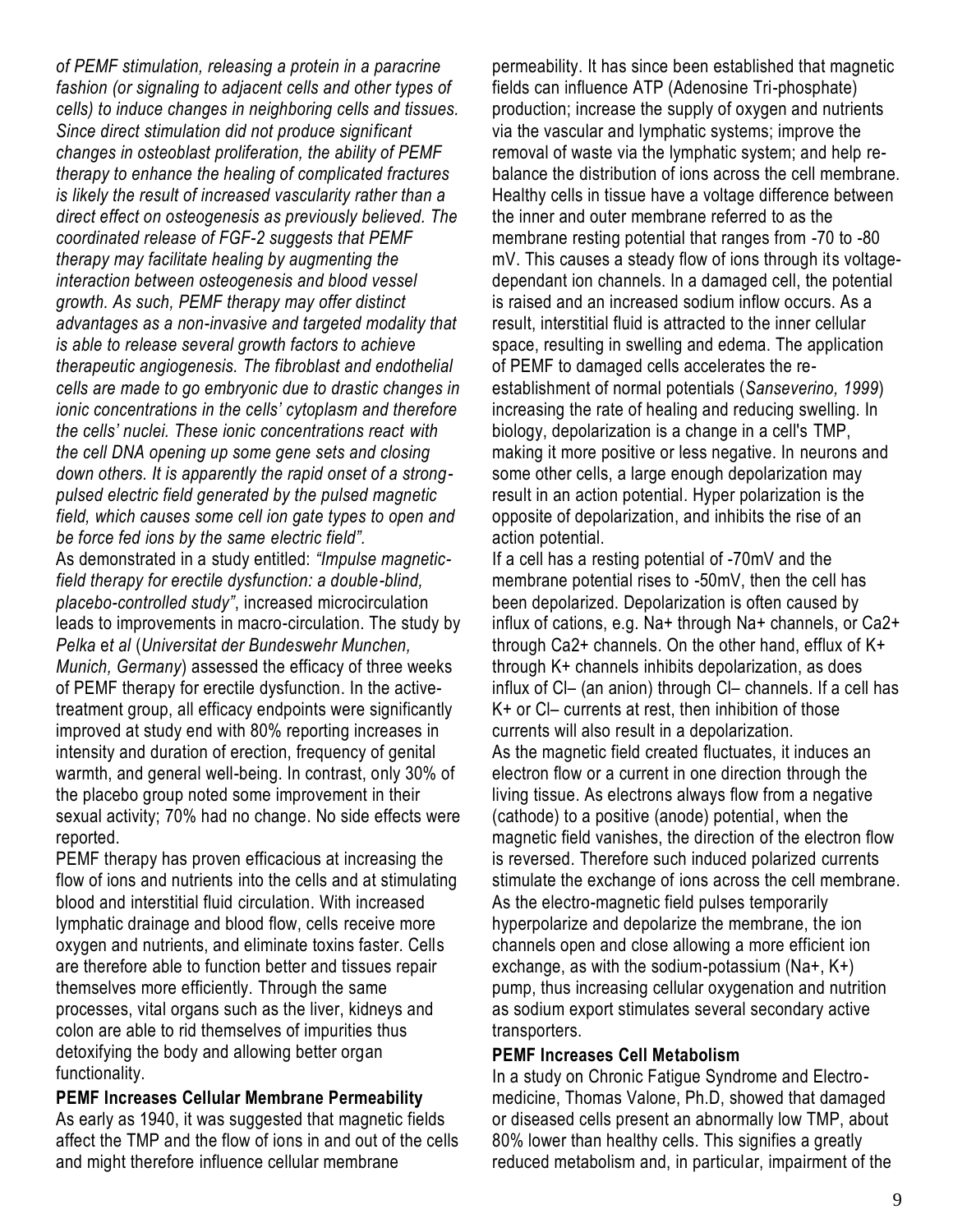electrogenic Na+/ K+ pump activity associated with reduced ATP (Adenosine Tri-Phosphate) production.



The Na+/ K+ pump within the membrane forces a ratio of 3Na+ ions out of the cell for every 2K+ ions pumped in for proper metabolism. The sodium-potassium pump uses energy derived from ATP to exchange sodium for potassium ions across the membrane.

An impaired Na+/ K+ pump results in edema (cellular water accumulation) and a tendency toward fermentation, a condition known to be favorable toward cancerous activity.

French researcher Louis C. Kervran demonstrated that Sodium plus Oxygen plus Energy (ex: magnetic) nuclearly transmutes into Potassium as follows:

11 Na<sub>23</sub> + 8 O<sub>16</sub> + energy = 19 K<sub>39</sub>

This nuclear process is accomplished with low heat, in a low rate of thermal decomposition, which is the most important and commonly occurring phenomenon of Nuclear Fusion in Biology. As a result, utilization of oxygen in the cells increases and the body increases production of its own energy supplier (ATP). The organism becomes more stable and efficient; toxins and waste products are more rapidly broken down. The body's natural regulatory mechanisms are reinforced and healing processes accelerated.

Free radical proliferation is linked to pathological changes that cause cellular malfunction or mutation (i.e. cancer) as well as protein degradation. Free radicals also play a large role in causing damage to all cells of the body but particularly that of the immune system. According to studies, free radicals also ―*deplete cellular energy"* by interfering with mitochondrial function and contribute to a shortened lifespan. Cellular energy generation in the mitochondria is both a key source and a key target of oxidative stress in the cells. Seeking an electron to complete the radical, free radicals cause chain reactions as electrons are ripped from molecules, creating another free radical. Antioxidants such as vitamin A, vitamin E, selenium and coenzyme Q10

supply free electrons and are usually prescribed to provide limited relief in counteracting free radical ravages. However, electronic antioxidants produced by PEMF therapy can also satisfy and terminate free radicals by abundantly supplying the key ingredient usually found only in encapsulated antioxidant supplements…the electron (*Thomas Valone, Ph.D*. on Bioelectromagnetics, 2003).

On the biophysical level, as PEMF therapy increases the circulation of electrons across the membrane, a parallel phenomenon seems to occur: the acceleration of ATP synthesis and of other aspects of the cell's biochemical anabolism. As electrons are drawn to the inner membrane, they increase the ionic charge inside the cell and, thus, the TMP.

In 1976, Nobel Prize winner Dr. Albert Szent-Gyorgi established that structured proteins behave like diodes or rectifiers. A diode passes electricity in only one direction. He proposed that cell membranes can rectify an induced voltage and this rectifying property of cell membranes can cause changes in the ion concentration of the inner and outer surfaces of the cell membrane in such a way as to increase the TMP and effectively stimulate the activity of the Na+/ K+ pump. Cell health is directly affected by the health of the Na+/ K+ pump, which is directly proportional to the TMP. Based on these biophysical principles, an endogenous high voltage EMF potential of sufficient strength will theoretically *stimulate the TMP, normal cell metabolism, the sodium pump, ATP production and healing.* This has already been found in the literature: *"TMP is proportional to the activity of this pump and thus to the rate of healing."* Furthermore, *"increases in the TMP have also been found to increase the uptake of amino acids."* (*Dr. Albert Szent-Gyorgi*) Electro-medicine therefore, appears to connect to and recharge the storage battery of the TMP. This is important, as increasing the supply of nutrients is also an effective aid to cell repair. This is particularly true in trauma where circulation has been impaired by crushed or severed blood vessels, or by the inflammation and swelling that compress capillaries, blocking the flow to both the injured and uninjured cells.

# **PEMF Increases Energy Storage and Cellular Activity**

At the sub-atomic level, as the pulsed fields expand and collapse through a tissue, the protein molecules, such as the cytochromes in the cells' mitochondria, gain electrons and, in doing so, store energy. Even though the instantaneous peak magnetic energy amplitudes are very high, the average magnetic amplitudes generated by PEMF therapy remain low, the average total energy transmitted to the tissues is not powerful enough to create heat within the cells, nor for the cells' atoms to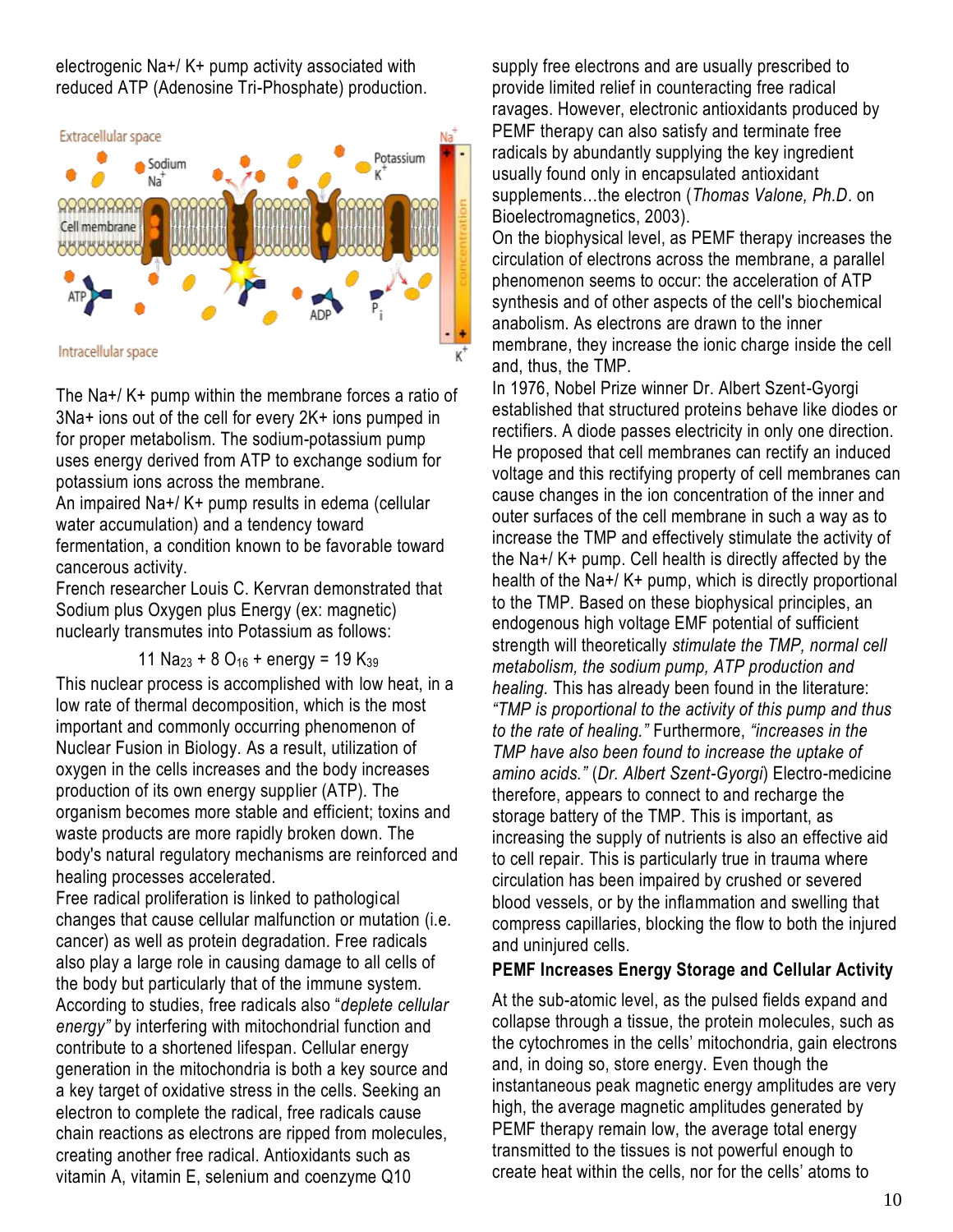vibrate much and cause a thermal increase, nor for an electron to jump to a higher orbit and emit heat as it returns to its orbit of origin. There is only sufficient average energy for the electron-spin to be increased, thus, energy gets stored in the cells' mitochondria by converting ADP (Adenosine Di-Phosphate) to ATP molecules more rapidly by the addition of the phosphate radical to the ADP. The ATP molecules store and

transport the energy that is then used in the many chemical processes within the cell that participate in all the metabolic functions of living cells. This phenomenon is referred to as the electron transport chain and is described in the diagrams below showing ATP structure.



#### The diagram below describes the electron transport chain



Understanding the effects of PEMF therapy at the atomic level requires a basic understanding of Quantum Mechanics that is provided here. Solving the Schrödinger equation for a molecule and determining probable amplitude for its electrons over an infinite number of possible trajectories yields the vibrational states of a molecule. This describes how the quantum state or wave function of a molecule or physical system changes in

time. A diatomic molecule, which only involves one vibrational degree of freedom (the stretching of the bond between the electron and the position) provides a simple description (*Atkins et al, 2002*).

Quantum mechanical considerations show that during the electronic excitation of a particular molecule at the same orbital state, the energy of an excited triplet state (T1) is lower than that of its corresponding singlet state (S1). In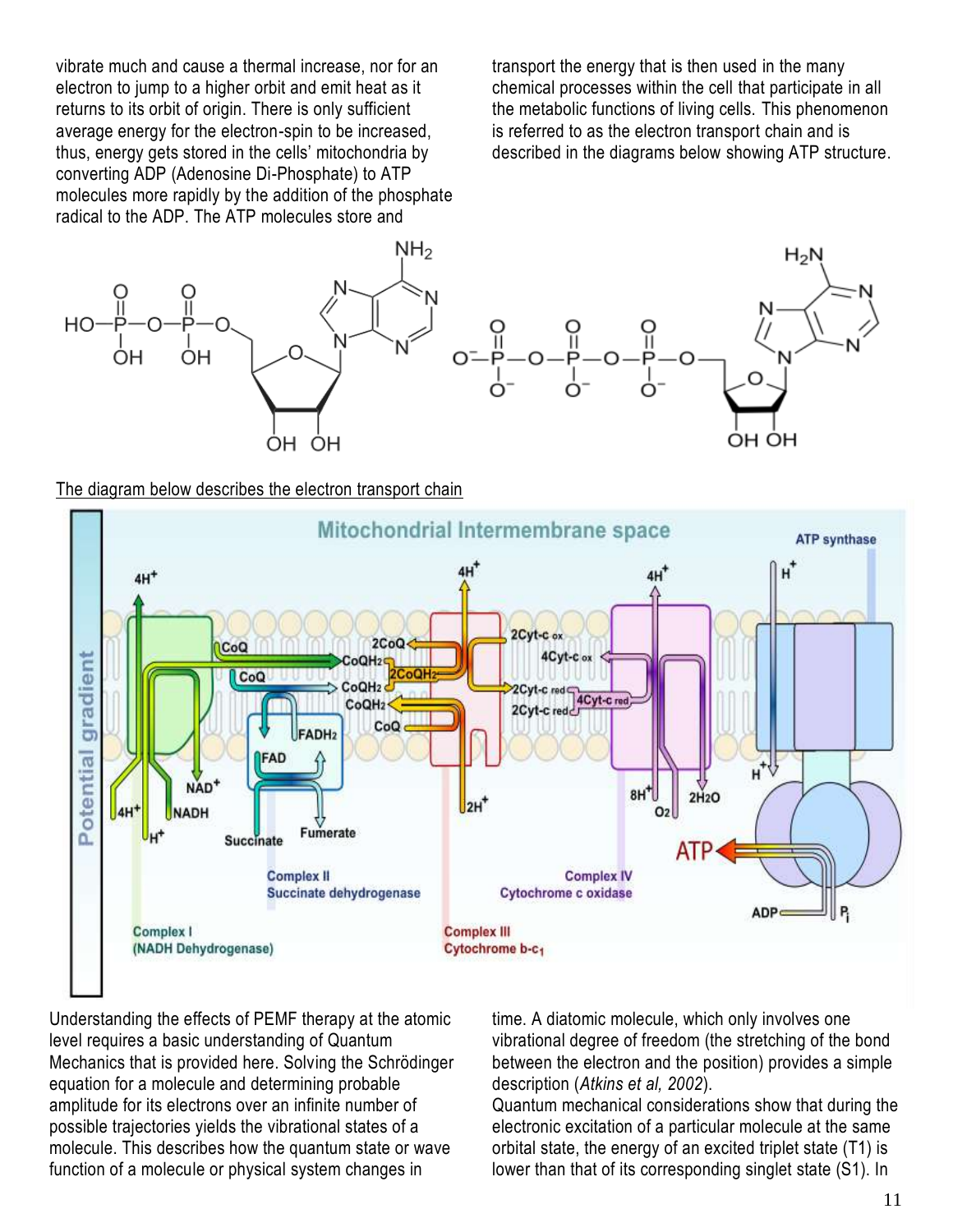biomolecules, the non-radiative crossing from the state S2 to S1 is generally the dominant mechanism. This crossing between two electronic states of the same spin multiplicity is called internal conversion ("IC") (*Atkins et al, 2002*). The IC process is then followed by a rapid vibrational relaxation (decrease) where the excess vibrational energy is dissipated into heat, the molecule now ending up at the lowest, zero-point vibrational level of the S1 electronic state. From here, it can return to the ground electronic state S0 by emitting a photon (radiatively). The time-varying magnetic fields associated with PEMF therapy apparently affect electronic states via the intercrossing system ("ISC"), which is an excitation from state Si to Ti, where Ti is the corresponding triplet state (2 electrons are unpaired). The ISC type of crossing is heavily affected by the spinorbit coupling, which relaxes the spin property by mixing with an orbital character *(Szent-Gyorgyi A, 1976; Atkins et al, 2002*). The ISC type of crossing leads to phosphorescence rather than fluorescence with radically different heat properties. Heavy metals, molecular oxygen having a triplet ground state, paramagnetic molecules such as hemoglobin, and heavy atoms such as iodine increase the inter-system crossing rate (*Prasad, 2003*).



In shifting positions around an atomic nucleus, an electron generates energy and emits a magnetic resonance of specific frequency. Thus, the magnetic resonance field frequency of the various body tissues and organs is a product of the individual atomic, molecular and cellular frequencies specific to the molecules that constitute the particular tissue or organ. PEMF therapy therefore confuses the specific inherent magnetic resonance and temporarily modifies it in each atom, molecule, cell, and thus, tissue and organ.

From the perspective of biophysics, physiological markers represent a level of "order or disorder" in the magnetic resonance of a normal atom that correlates to internal and external factors. The Pulsed Electro-Magnetic Fields generated by PEMF therapy devices provide sufficient energy to affect the magnetic resonance of the atom as the electron is energized. When a disruption in the magnetic resonance occurs, the magnetic resonance of the electrons at the atomic level also exhibits a change, a phase shift that disturbs and breaks the once orderly pathways of communication that is usually transmitted from atom to molecule, molecule to cell, cell to tissue, and tissue to organ. In doing so, the phase shift influences the physical and chemical characteristics of the physiological markers.

PEMF therapy has proven beneficial in many ways for the various energetic body functions. All of the many types of living cells that make up the tissues and organs of the body are tiny electrochemical units. They are powered by a "battery" that is continually recharged by the cells' metabolic chemistry in a closed loop of biological energy.

# **PEMF Increases Cellular Membrane Flexibility and Elasticity**

A study entitled "Modulation of collagen production in cultured fibroblasts by a low-frequency pulsed magnetic field‖ by Murray *et al* (*Biochim Biophys Acta)* shows that the total protein synthesis was increased in confluent cells treated with a pulsed magnetic field for the last 24 h of culture as well as in cells treated for a total of 6 days. However, in 6 day-treated cultures, collagen accumulation was specifically enhanced as compared to total protein, whereas after short-term exposure, collagen production was increased only to the same extent as total protein. These results indicate that a pulsed magnetic field can specifically increase collagen production, the major differentiated function of fibroblasts, possibly by altering cyclic-AMP metabolism.

PEMF therapy successfully increases membrane flexibility by increasing the synthesis of collagen, a crucial protein that supports membrane elasticity, within the fibroblasts. In doing so, PEMF therapy increases tissue and muscle flexibility and, in doing so, increases range of motion.

# **PEMF Stimulates Cellular Communication and Replication**

DNA synthesis is linked to pulsed, low intensity magnetic fields (*Liboff et al, 1984; Rosch et al, 2004*). Proteins are conductors of electricity. When exposed to strong fields, proteins are subject to electrophoresis. The Ribonucleic Acid ("RNA") messengers that are synthesized from a Deoxyribonucleic Acid ("DNA") template during transcription [mediate](http://www.answers.com/topic/mediate) the transfer of genetic information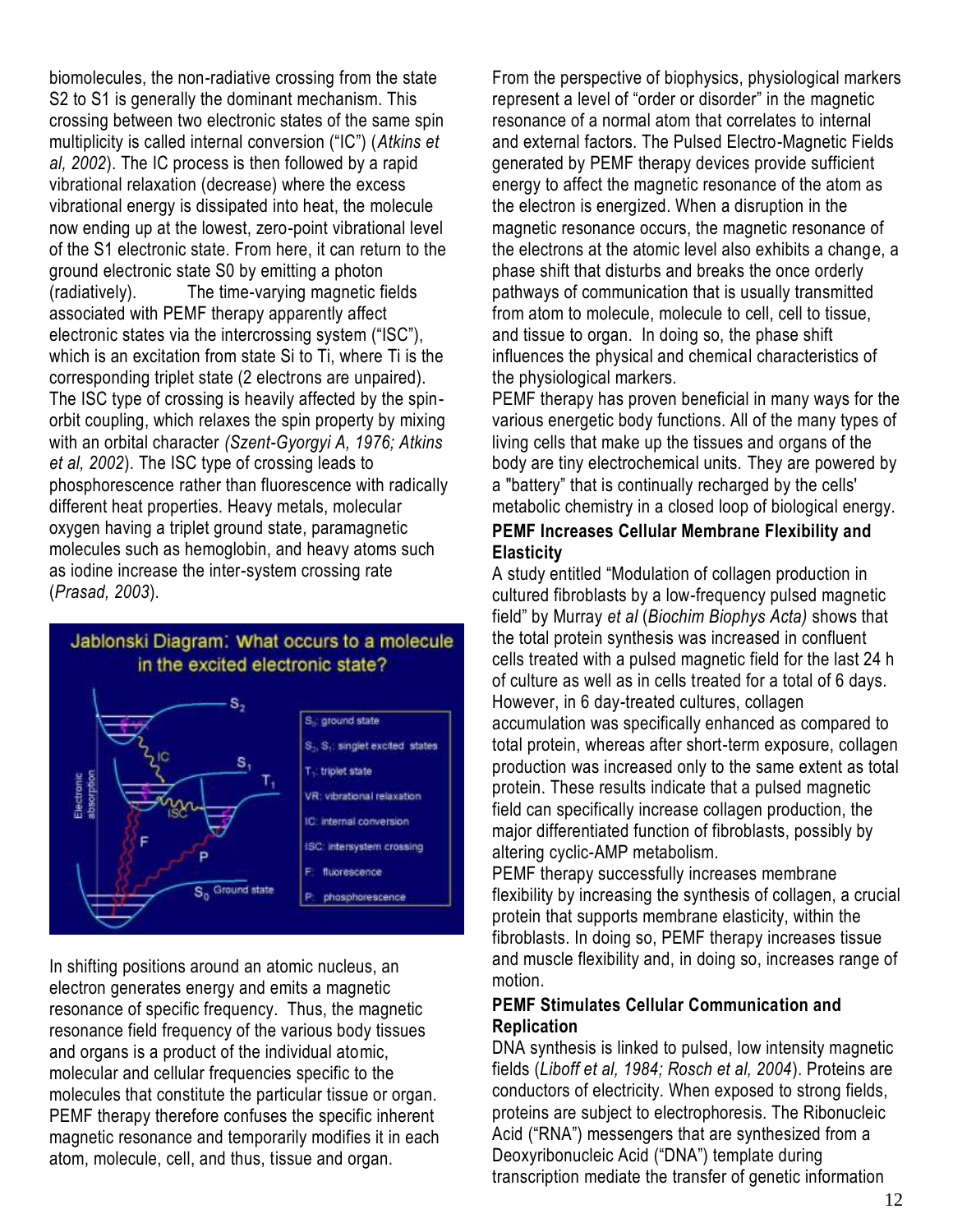from the cell nucleus to [ribosomes](http://www.answers.com/topic/ribosomes) in the [cytoplasm](http://www.answers.com/topic/cytoplasm) and serve as a template for protein synthesis. Since RNA mechanically influences the DNA and encoded proteins influence RNA, the flow of information to and from genes may be linked to changing magnetic fields (*Einstein, 1977; Goodman et al, 1983*). Since magnetic fields interact with changing electrical charges and recent studies (*Dandliker et al, 1997*) show that DNA conducts electrons along the stacked bases within the DNA double helix, electro-magnetic fields may initiate transcription of the precursor mRNA by accelerating electrons moving within the DNA helix (*McLean et al, 2003*).

# **PEMF Increases Cellular Genesis (Cellular Growth and Repair)**

The many intra and inter cellular processes and activity stimulated by PEMF therapy lead to faster cellular and tissue regeneration. This fact is shown by the results of many studies on a variety of tissues, including bones, spine, cartilage, intestines, blood vessels, nerves, brain, and muscles.

In December 2004, the Swiss Medical Tribune stated that PEMF therapy provided: *"improvement of blood circulation, relief from pain, improvement of bone healing and the stimulation of nerve cells. Not only is the PEMF therapy effective in disease condition: it is an excellent means of preventing stress, assisting regeneration and recovery after sports exertion… Through metabolic activation and blood circulation more nutrients and oxygen are available to muscle cells, less damage is experienced, and efficiency is improved."*

# - PEMF and the spine

In a long-term study entitled: "Spine fusion for discogenic low back pain: outcome in patients treated with or without pulsed electromagnetic field stimulation", Marks RA. (*Richardson Orthopaedic Surgery, TX, USA*) randomly selected 61 patients who underwent lumbar fusion surgeries for discogenic low back pain between 1987 and 1994 and had failed to respond to preoperative conservative treatments. Average follow-up time was 15.6 months postoperatively. Fusion succeeded in 97.6% of the 42 patients who received PEMF stimulation for only 52.6% of the 19 patients who did not receive electrical stimulation of any kind. A similar study by Richard A. Silver, M.D. (*Tucson Orthopaedic & Fracture Surgery Associates, Ltd., Tucson, AZ, USA*) with 85 patients who had undergone surgery of posterior lumbar interbody fusion (PLIF) and had risk factors associated with a poor prognosis for healing, including smoking, prior back surgery, multiple spinal levels fused, diabetes millitus, and obesity, roentgenographic examination and clinical evidence indicated that all but two patients

achieved successful fusion. Of the 83 patients with successful spinal fusion, 29 (34.9%) were assessed as "excellent," 45 (54.2%) as "good," 3 (3.6%) as "fair", and 6 (7.2%) as "poor". Adjunctive treatment with PEMF appeared effective in promoting spinal fusion following PLIF procedures across all patient subgroups.

# - PEMF on bone and cartilage

In a study entitled: "Modification of biological behavior of cells by Pulsing Electro-magnetic fields", 20 subjects of ages between 57 and 75 years with decreased bone mineral density as defined by a bone densitometer, were treated with PEMF therapy during a period of 12 weeks by Ben Philipson, Curatronic Ltd. (*University of Hawaii School of Medicine, HI, USA*). After a period of 6 weeks, the bone density rose in those patients with an average of 5.6%. Properly applied pulsed electromagnetic fields, if scaled for whole body use, have clear clinical benefits in the treatment of bone diseases and related pain, often caused by micro-fractures in vertebrae. In addition, joint pain caused by worn out cartilage layers can be treated successfully, through electromagnetic stimulation. PEMF application promotes bone union by electric current induction, which changes the permeability of cell membrane allowing more ions across, affects the activity of intracellular cyclic adenosine monophosphate (cAMP) and cyclic guanosine monophosphate (cGMP), and accelerates osteoblast differentiation by activation of p38 phosphorylation. PEMF stimulation also increases the partial oxygen pressure and calcium transport. Repair and growth of cartilage is thus stimulated, preventing grinding of the bones.

# - PEMF and tendonitis

The Department of Rheumatology at Addenbrookes Hospital carried out investigations into the use of PEMF therapy for the treatment of persistent rotator cuff tendonitis. PEMF treatment was applied to patients who had symptoms refractory to steroid injection and other conventional treatments. At the end of the trial, 65% of these were symptom free, with 18% of the remainder being greatly improved.

# - PEMF and intestines

An experimental study was designed to investigate the effect of PEMF therapy on intestinal healing and to compare small and large intestinal anastomoses, or connections between the loops of the intestines, by Nayci *et.al* (*Department of Pediatric Surgery, Mersin University Medical Faculty, Turkey*). The study demonstrated that PEMF stimulation provided a significant gain in anastomotic healing in both small and large intestine, and a significant increase in both biochemical and mechanical parameters.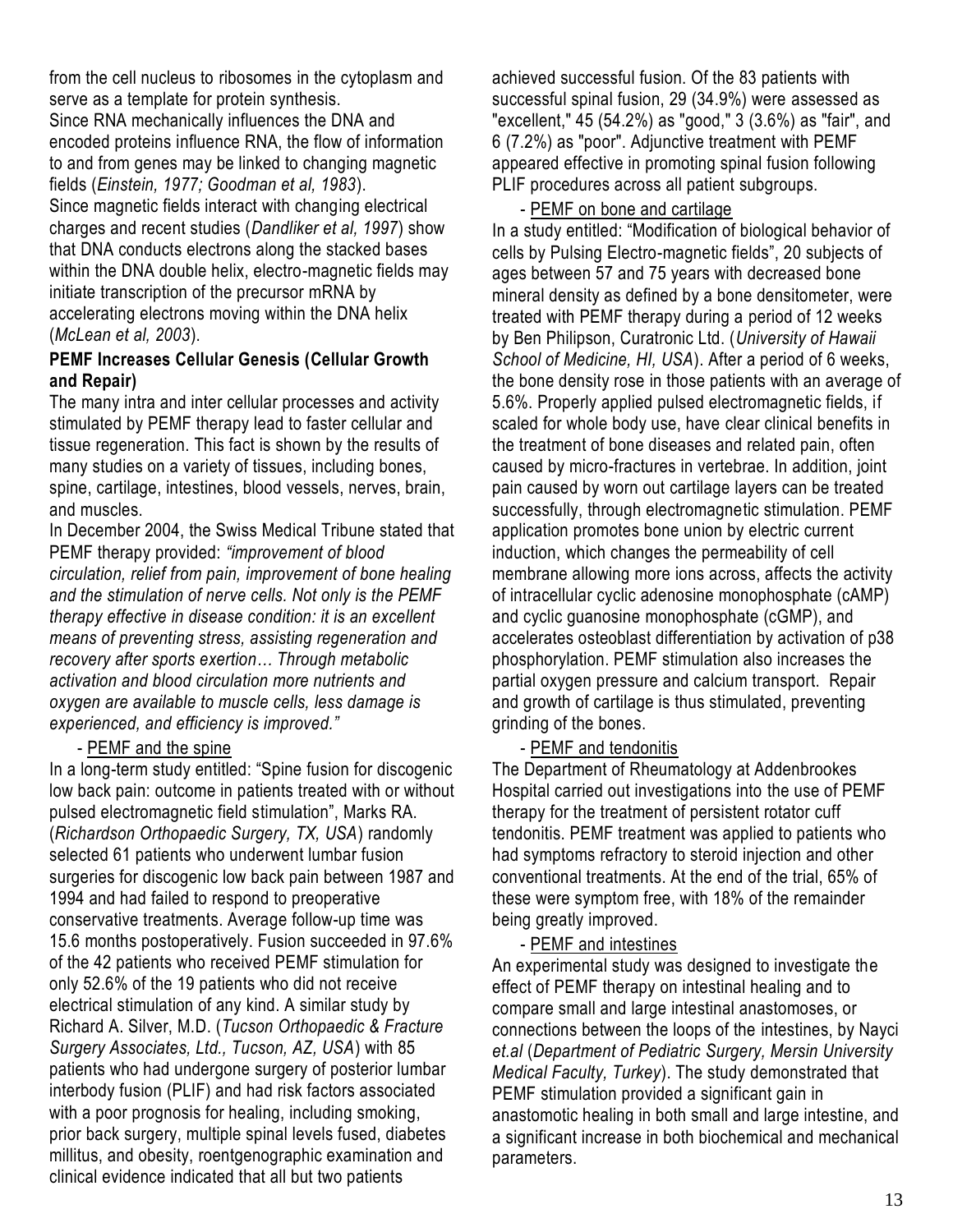# - PEMF and the brain

A four-week double-blind, placebo-controlled study conducted by Uni der Bundeswehr (*Munich, Germany*) assessed the efficacy of PEMF Therapy for Insomnia. One hundred one patients were randomly assigned to either active treatment ( $n = 50$ ) or placebo ( $n = 51$ ) and allocated to one of three diagnostic groups: sleep latency; interrupted sleep; or nightmares. The results showed 70% ( $n = 34$ ) of the patients given active PEMF treatment experienced substantial or even complete relief of their complaints; 24% (n = 12) reported clear improvement; 6% (n = 3) noted a slight improvement. Only one placebo patient (2%) had very clear relief; 49%  $(n = 23)$  reported slight or clear improvement; and 49%  $(n = 23)$ = 23) saw no change in their symptoms. No adverse effects of treatment were reported.

Stunning results were obtained in a study entitled Protection against focal cerebral ischemia following exposure to a pulsed electro-magnetic field, Grant G *et.al* (*1994 Department of Neurosurgery, Stanford University, CA, USA*) stated: *"There is evidence that electromagnetic stimulation may accelerate the healing of tissue damage following ischemia. Exposure to pulsed electromagnetic field attenuated cortical ischemia edema on MRI at the most anterior coronal level by 65%. On histological examination, PEMF exposure reduced ischemic neuronal damage in this same cortical area by 69% and by 43% in the striatum. Preliminary data suggest that exposure to a PEMF of short duration may have implications for the treatment of acute stroke".*

- PEMF and multiple sclerosis

At the Biologic Effects of Light 1998 Symposium, Richards *et al* explain the effects of pulsing magnetic field on brain electrical activity in multiple sclerosis: *"Multiple sclerosis (MS) is a disease of the central nervous system. Clinical symptoms include central fatigue, impaired bladder control, muscle weakness, sensory deficits, impaired cognition, and others. The cause of MS is unknown, but from histologic, immunologic, and radiologic studies, we know that there are demyelinated brain lesions (visible on MRI) that contain immune cells such as macrophages and T-cells (visible on microscopic analysis of brain sections). Recently, a histologic study has also shown that widespread axonal damage occurs in MS along with demyelination. What is the possible connection between MS and bio-electromagnetic fields? We recently published a review entitled "Bio-electromagnetic applications for multiple sclerosis," which examined several scientific studies that demonstrated the effects of electromagnetic fields on nerve regeneration, brain electrical activity (electro-encephalography),* 

*neurochemistry, and immune system components. All of these effects are important for disease pathology and clinical symptoms in MS".* 

He referred to a study that evaluated electroencephalograms (EEG) in response to photic stimulation with flashing lights before and after PEMF exposure. The evidence showed a significant increase in alpha EEG magnitude that was greater in the active group compared to the placebo group demonstrating increased activity. Richards *et al* (*Dep. Radiology, University of Washington, WA, USA*) confirms the above conclusion in a doubleblind study to measure the clinical and sub-clinical effects of an alternative medicine electromagnetic device on disease activity in multiple sclerosis. The MS patients were exposed to a magnetic pulsing device that was either active (PEMF) or inactive (placebo) for two months. Each MS patient received a set of tests to evaluate MS disease status before and after wearing the device. The tests included a clinical rating (Kurtzke, EDSS), patient reported performance scales (PS), and quantitative electro-encephalography (QEEG) during a language task. Although there was no significant change between pretreatment and post-treatment in the EDSS scale, there was a significant improvement in the PS combined rating for bladder control, cognitive function, fatigue level, mobility, spasticity, and vision. There was also a significant change between pre-treatment and posttreatment in alpha EEG magnitude during the language task. Richards *et al* stated: *"we have demonstrated a statistically significant effect of the magnetic pulsing device on patient performance scales and on alpha EEG magnitude during a language task".*

In "Treatment with AC PEMFs normalizes the latency of the visual evoked response in a multiple sclerosis patient with optic atrophy", Sandyk (1998, Department of *Neuroscience at the Institute for Biomedical Engineering and Rehabilitation Services of Touro College, Dix Hills, NY, USA*) explains: *"Visual evoked response (VER) studies have been utilized as supportive information for the diagnosis of MS and may be useful in objectively monitoring the effects of various therapeutic modalities. Delayed latency of the VER, which reflects slowed impulse transmission in the optic pathways, is the most characteristic abnormality associated with the disease. Brief transcranial applications of AC PEMFs in the picotesla flux density are efficacious in the symptomatic treatment of MS and may also reestablish impulse transmission in the optic pathways… The rapid improvement in vision coupled with the normalization of the VER latency despite the presence of optic atrophy, which reflects chronic demyelization of the optic nerve, cannot be explained on the basis of partial or full*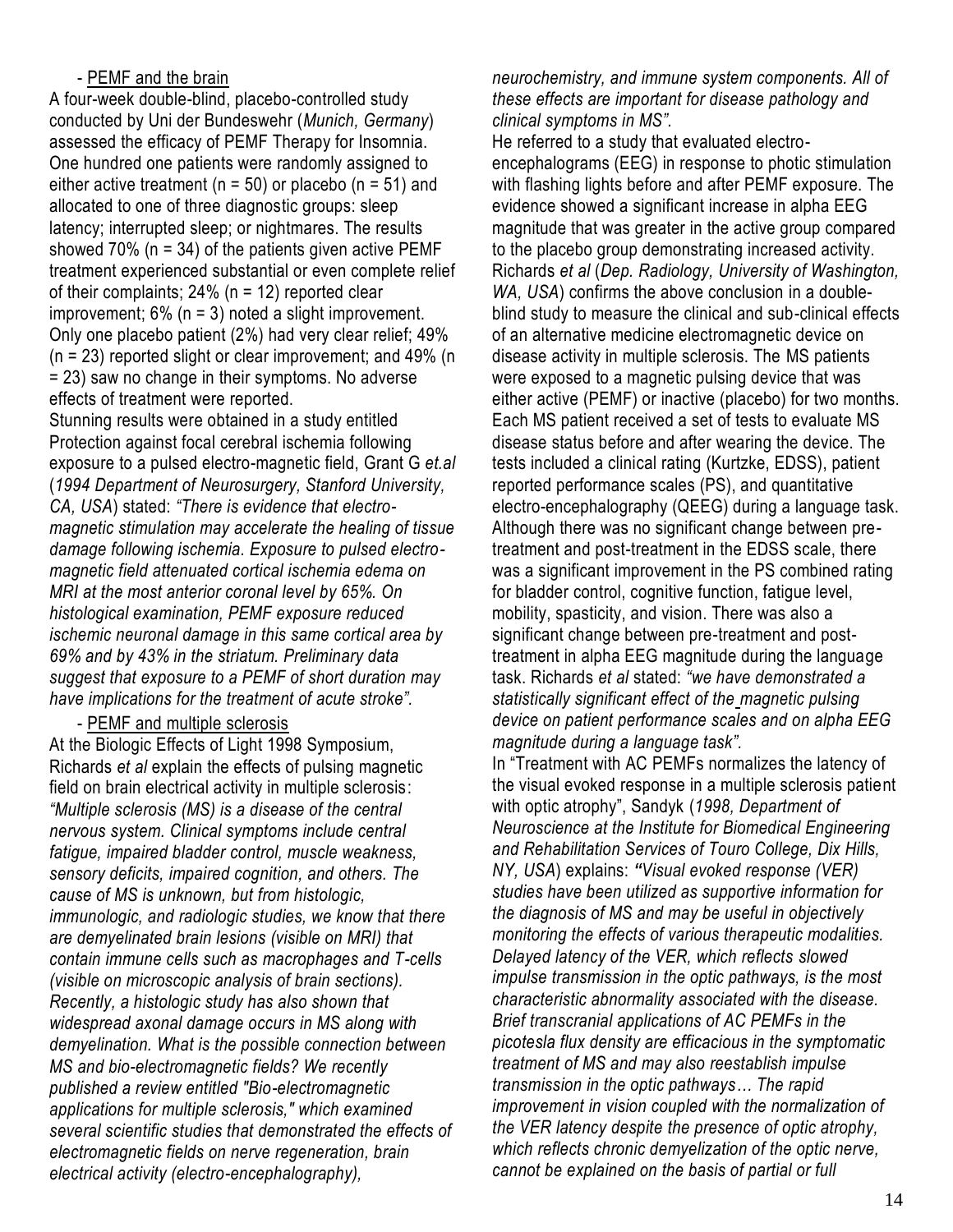*reformation of myelin. It is proposed that in MS synaptic neurotransmitter deficiency is associated with the visual impairment and delayed VER latency following optic neuritis and that the recovery of the VER latency by treatment with PEMFs is related to enhancement of synaptic neurotransmitter functions in the retina and central optic pathways. Recovery of the VER latency in MS patients may have important implications with respect to the treatment of visual impairment and prevention of visual loss. Specifically, repeated applications of PEMFs may maintain impulse transmission in the optic nerve and thus potentially sustain its viability".*

Sandyk R. summarizes recent clinical work on the therapeutic effects of AC PEMF in MS: *"Multiple sclerosis is the third most common cause of severe disability in patients between the ages of 15 and 50 years. The cause of the disease and its pathogenesis remain unknown. The last 20 years have seen only meager advances in the development of effective treatments for the disease. No specific treatment modality can cure the disease or alter its long-term course and eventual outcome. Moreover, there are no agents or treatments that will restore premorbid neuronal function. A host of biological phenomena associated with the disease involving interactions among genetic, environmental, immunologic, and hormonal factors, cannot be explained on the basis of demyelization alone and, therefore, require refocusing attention on alternative explanations, one of which implicates the pineal gland as pivotal. The pineal gland functions as a magneto-receptor organ. This biological property of the gland provided the impetus for the development of a novel and highly effective therapeutic modality, which involves transcranial applications of alternating current AC PEMFs flux density" (1997).*

### **Summary**

As evidenced by the many studies cited herein, it is clear that PEMF treatment stimulates many aspects of cellular metabolism and activity by increasing the TMP and flow of ions across the cell membrane. PEMF therapy increases blood circulation in and around damaged tissue, and effectively helps damaged cells heal by bringing more oxygen into the cells.. Effects that are observed when the TMP is increased include: enhanced cellular energy (ATP) production, increased oxygen uptake, changes in entry of calcium, movement of sodium out of the cell, movement of potassium into the cell, changes in enzyme and biochemical activity, and changes in cellular pH will stimulate large amounts of lymphatic vessels to pump and drain lymph fluid which, in turn, supports immune health. This effect involves a chain of processes in the human body, which leads to the improvement of health without side effects including:

- Improved micro-circulation
- Increased supply of oxygen, ions and nutrients to cells
- Increased partial oxygen pressure
- Increased ATP production by excitation of electrons
- Stimulation of RNA and DNA production  $\bullet$
- Accelerated protein bio-synthesis by electron and energy transfer
- Anti-oxidation regulation with increased circulation of available electrons
- Increased calcium transport and absorption for stronger bones, joints and muscles
- Enhanced cellular and tissue elasticity with increased collagen production
- Increased cellular genesis promoting bone, cartilage, tendon and soft tissue growth
- Stimulation of cellular repair mechanisms
- Enhanced macro circulation: by mechanically declumping blood cells, alternately dilating and constricting vessels, and through angiogenesis, the growth of new blood vessels
- Increased absorption of nutrients and  $\bullet$ pharmaceuticals
- Accelerated detoxification of cells and organs  $\bullet$
- Decreased swelling, inflammation and pain
- Boosting of the immune system, the body's defenses,  $\bullet$ by improving the rolling and adhesion behavior of white blood cells
- Supporting the body's internal self- $\bullet$ regulating mechanisms by activating cellular and molecular processes.

Beyond its complex mechanisms, PEMF therapy offers many health benefits. PEMFs help the natural body healing processes by delivering a non-invasive form of repetitive electrical stimulation that requires no direct contact with the skin surface. Magnetic fields have been shown to affect biologic processes and be effective in a wide range of medical conditions. PEMF therapy has proven beneficial in stimulating cellular metabolism, blood and fluids circulation, tissue regeneration and immune system response. Through these processes, cells are able to function better and tissues repair themselves more efficiently. Through the same processes, vital organs such as the liver, kidneys and colon are able to rid themselves of impurities thus detoxifying the body and allowing better organ functionality. PEMF treatment is effective at increasing bone formation and bone density, healing fractures and osteotomies, recovery from wounds